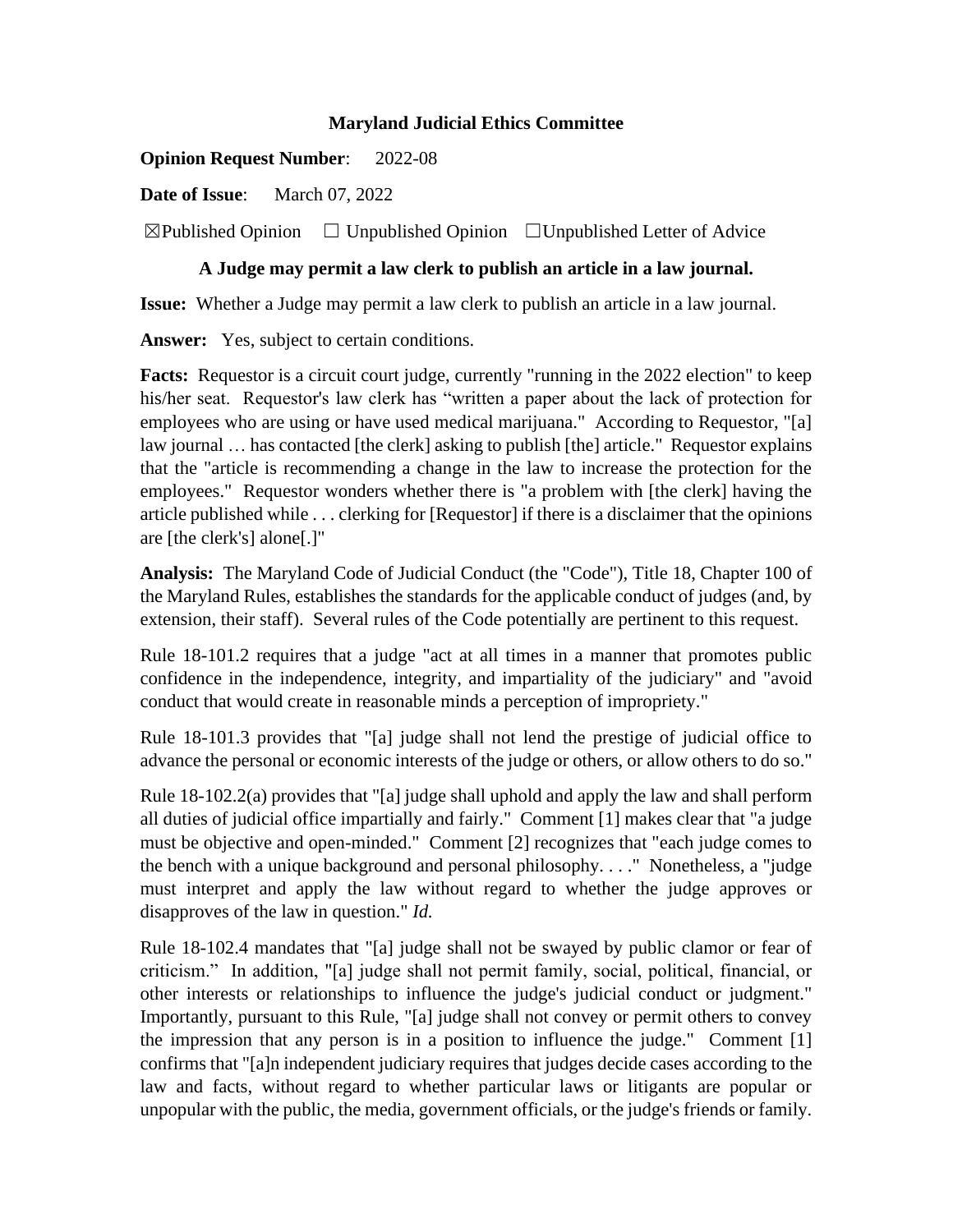**Maryland Judicial Ethics Committee Opinion Request Number:** 2022-08 **Date of Issue**: March 07, 2022  $\boxtimes$  Published Opinion  $\Box$  Unpublished Opinion  $\Box$  Unpublished Letter of Advice Page **2** of **4**

Confidence in the judiciary is eroded if judicial decision-making is perceived to be subject to inappropriate outside influences."

Rule 18-102.10 states, in pertinent part, that:

(a) A judge shall abstain from public comment that relates to a proceeding pending or impending in any court and that might reasonably be expected to affect the outcome or impair the fairness of that proceeding and shall require similar abstention on the part of court personnel subject to the judge's direction and control. This Rule does not prohibit a judge from making public statements in the course of official duties or from explaining for public information the procedures of the court.

(b) With respect to a case, controversy, or issue that is likely to come before the court, a judge shall not make a commitment, pledge, or promise that is inconsistent with the impartial performance of the adjudicative duties of the office.

Rule 18-102.12(a) makes clear that "[a] judge shall require court staff, court officials, and others subject to the judge's direction and control to act in a manner consistent with the judge's obligations under this Code."

Rule 18-103.1 provides that:

Except as prohibited by law or this Code, a judge may engage in extrajudicial activities. When engaging in extrajudicial activities, a judge shall not:

(a) participate in activities that will interfere with the proper performance of the judge's judicial duties;

(b) participate in activities that will lead to frequent disqualification of the judge;

(c) participate in activities that would appear to a reasonable person to undermine the judge's independence, integrity, or impartiality;

(d) engage in conduct that would appear to a reasonable person to be coercive; or

(e) make inappropriate use of court premises, staff, stationery, equipment, or other resources.

Rule 18-104.4 provides, in pertinent part, that a candidate for election "shall act at all times in a manner consistent with the independence, integrity, and impartiality of the judiciary and maintain the dignity appropriate to judicial office." Moreover, the Rule makes clear that a candidate "shall take reasonable measures to ensure that other persons do not undertake on behalf of the candidate activities that the candidate is prohibited from doing by this Rule. . . ." *Id.* In addition, "with respect to a case, controversy, or issue that is likely to come before the court, [a candidate for election] shall not make a commitment, pledge,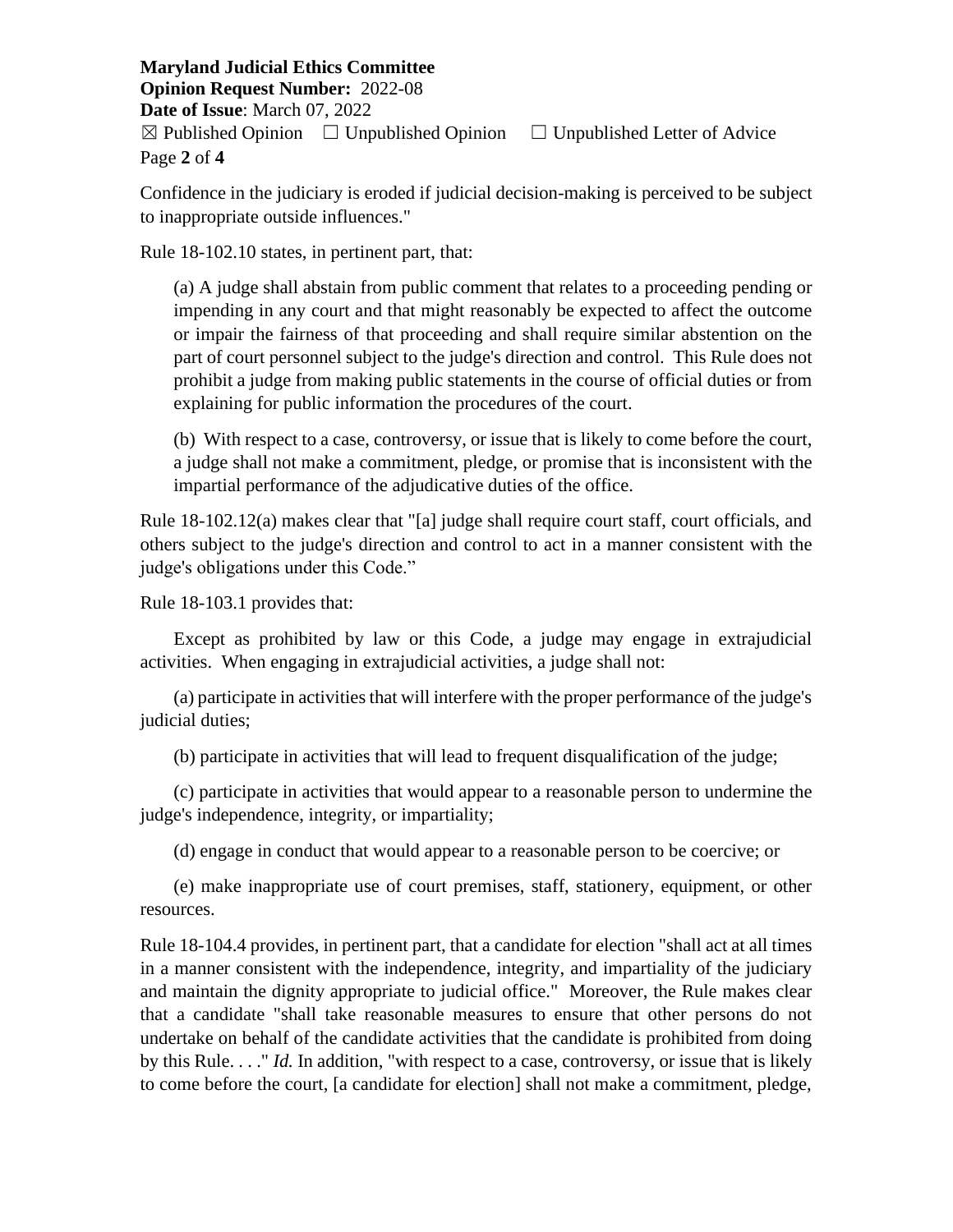**Maryland Judicial Ethics Committee Opinion Request Number:** 2022-08 **Date of Issue**: March 07, 2022  $\boxtimes$  Published Opinion  $\Box$  Unpublished Opinion  $\Box$  Unpublished Letter of Advice Page **3** of **4**

or promise that is inconsistent with the impartial performance of the adjudicative duties of the office . . . ." *Id.* Finally, a candidate for election "shall not make any statement that would reasonably be expected to affect the outcome or impair the fairness of a matter pending or impending in any court . . . ." *Id.*

Requestor did not provide a copy of the article at issue. That acknowledged, according to Requestor, his/her law clerk takes the position that the law does not provide adequate "protection for employees who are using or have used medical marijuana." The law clerk, through the article, advocates for a change in the current law. The concern, of course, is that the opinions expressed by the law clerk will be viewed as those of Requestor and run afoul of the above delineated rules.

The relationship between a judge and his/her law clerk is special, and, to some extent and in some matters, a law clerk can be seen as an extension of the judge for whom the clerk works. As the Court of Appeals stated in *Attorney Grievance Commission v. Sheridan,*  357 Md. 1, 16 (1999) (internal quotation marks omitted) (quoting *Gill v. Ripley*, 352 Md. 754, 773 (1999)), "[j]udicial clerks are integral to the judicial process. Their work is entirely judicial in nature and is supervised, approved, and adopted by the judges who initially authorized it." It is for this reason that we opined in Opinion No. 2019-14 that "[a] law clerk's actions reflect sufficiently upon the court that ethical requirements must be applied to law clerks similar to those governing judicial conduct." Professor John Paul Jones has gone so far as to say that, "[w]hether real or imagined, the influence said by some to be exercised by law clerks over their judges makes the appearance of impropriety by a law clerk as serious as the appearance of impropriety by [the] judge." John Paul Jones, *Some Ethical Considerations for Judicial Clerks*, 4 GEO.J. LEGAL ETHICS 771, 780 (1991).

On the other hand, under Maryland Code, State Personnel and Pensions Article § 2- 304(a)(2)(i) (2015 Repl. Vol.), subject to certain restrictions not applicable here, as a State employee, a law clerk "may freely participate in any political activity and express any political opinion. . . ." Again, we have not read the article. We surmise, however, that the law clerk's opinions regarding marijuana may be viewed as political in nature.

Only if Requestor can be assured that the opinion of the law clerk cannot reasonably be understood to be the opinion of Requestor or reflect his/her political views or the opinions or political views of other members of Requestor's court or of the Maryland Judiciary, may he/she permit its publication. In other words, the article may be published without violation of the Code of Judicial Conduct only if it is silent as to the law clerk's relationship with Requestor and the Maryland Judiciary. Therefore, Requestor, before permission is granted to publish the article, should review the article and ensure that the clerk's relationship to Requestor, Requestor's court, and the Maryland Judiciary is not in any way identified.